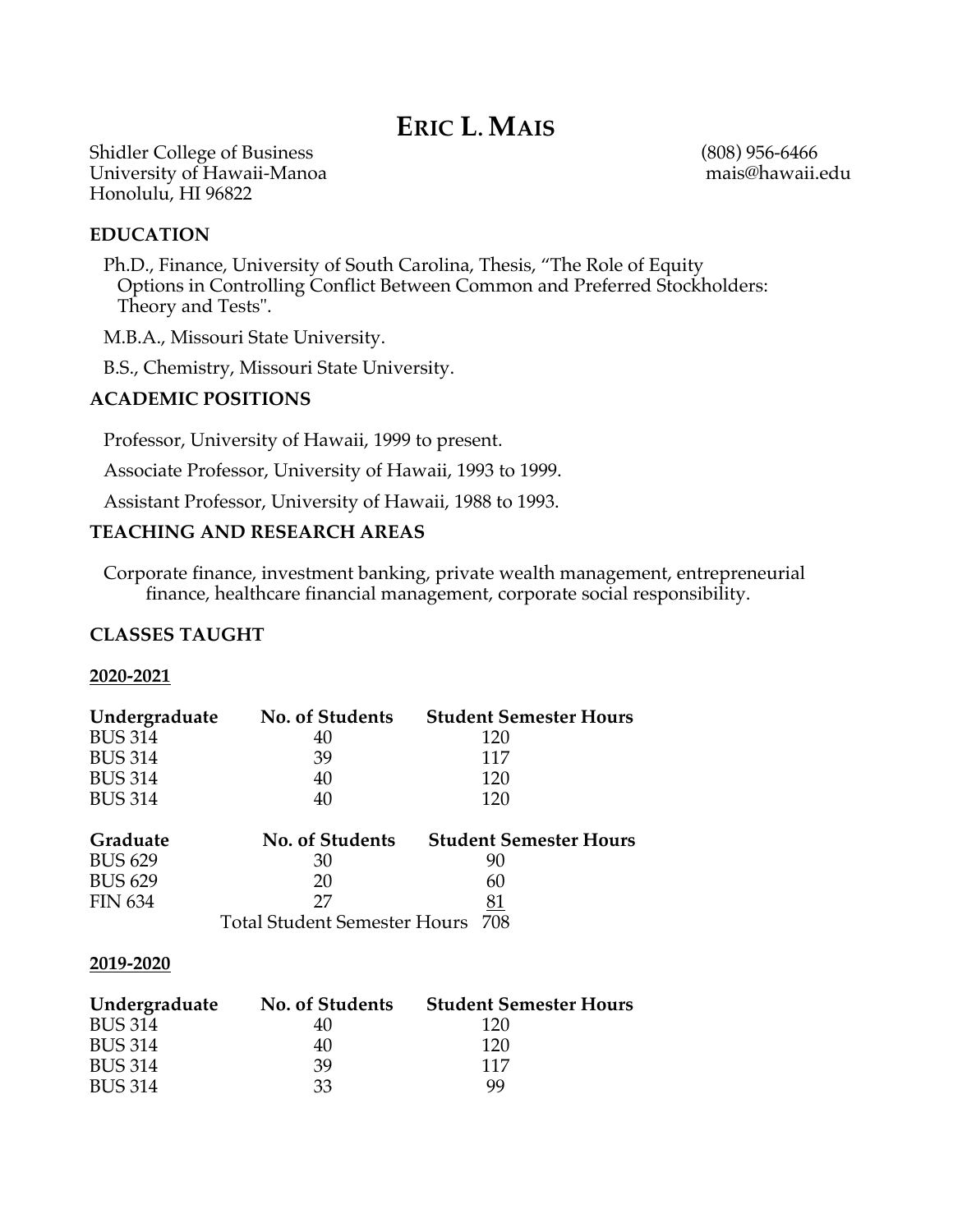| Graduate       | <b>No. of Students</b>           | <b>Student Semester Hours</b> |
|----------------|----------------------------------|-------------------------------|
| <b>BUS 629</b> | 30                               | 90                            |
| <b>BUS 629</b> | 27                               | 81                            |
| <b>FIN 688</b> | 14                               |                               |
|                | Total Student Semester Hours 669 |                               |

#### **2018-2019**

| Undergraduate  | No. of Students | <b>Student Semester Hours</b> |
|----------------|-----------------|-------------------------------|
| <b>BUS 314</b> | 40              | 120                           |
| <b>BUS 314</b> | 39              | 117                           |
| <b>BUS 314</b> | 40              | 120                           |
| <b>BUS 314</b> | 40              | 120                           |
|                |                 |                               |

| Graduate       | No. of Students                  | <b>Student Semester Hours</b> |
|----------------|----------------------------------|-------------------------------|
| <b>BUS 629</b> | 29                               |                               |
| <b>BUS 629</b> | 26                               | 78                            |
| <b>FIN 634</b> | 29                               |                               |
|                | Total Student Semester Hours 729 |                               |

# **SPECIAL AWARDS AND HONORS**

"*Full-Time MBA Professor of the Semester* " Spring 2020 *"Dennis Ching Teaching Award"* 2020. "*Full-Time MBA Professor of the Semester* " Spring 2019. "*Executive MBA Professor of the Semester* " Fall 2018. "*Full-Time MBA Professor of the Semester* " Spring 2018. "*Executive MBA Professor of the Semester* " Spring 2018. *"Dennis Ching Teaching Award"* 2017. "*Executive MBA Professor of the Semester* " Fall 2016. "*Full-Time MBA Professor of the Semester* " Spring 2016. "*Executive MBA Professor of the Semester* " Spring 2016. "*Executive MBA Professor of the Semester* " Fall 2014. "*Part-Time MBA Professor of the Semester* " Fall 2014. *"Dennis Ching Teaching Award"* 2014. "*Executive MBA Professor of the Semester* " Spring 2014. "*Part-Time MBA Professor of the Semester* " Spring 2013. "*Executive MBA Professor of the Semester* " Spring 2012. "*Full-Time MBA Professor of the Semester* " Spring 2011. "*Executive MBA Professor of the Semester* " Fall 2010. "*Full-Time MBA Professor of the Semester* " Spring 2009. "*Part-Time MBA Professor of the Semester* " Spring 2009. "*Full-Time MBA Professor of the Semester* " Spring 2008. *"Dennis Ching Teaching Award"* 2008. "*Excellence in Teaching Award"* 1997. "*MBA Professor-of-the-Year"* 1992. "*MBA Professor-of-the-Year"* 1991. *"Excellence in Teaching Award"* 1991.